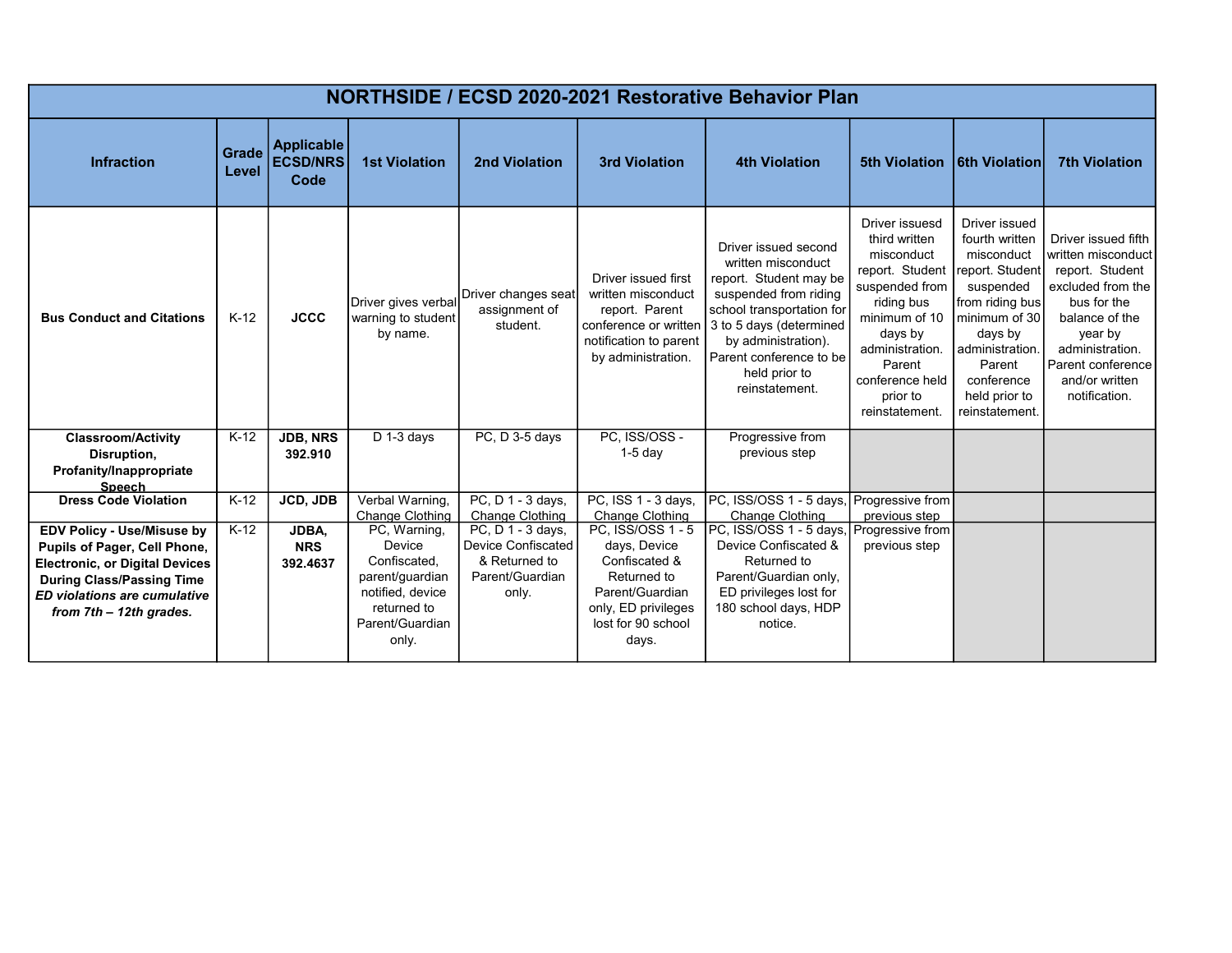| <b>Infraction</b>                                                     | Grade<br>Level              | <b>Applicable</b><br><b>ECSD/NRS</b><br>Code | <b>1st Violation</b>                                                                           | 2nd Violation                                                                                | <b>3rd Violation</b>                                                                  | <b>4th Violation</b>                                        | <b>5th Violation</b>              |  |
|-----------------------------------------------------------------------|-----------------------------|----------------------------------------------|------------------------------------------------------------------------------------------------|----------------------------------------------------------------------------------------------|---------------------------------------------------------------------------------------|-------------------------------------------------------------|-----------------------------------|--|
| <b>Public Display of Affection</b><br>(PDA)                           | 5th-12th                    | <b>JDB</b>                                   | Verbal Warning                                                                                 | PC, D<br>$1 - 3$ days                                                                        | PC, D/ISS<br>$1 - 3$ days                                                             | Parent Conference.<br>D/ISS<br>$3 - 5$ davs                 | Progressive from<br>previous step |  |
| Loitering                                                             | $7th -$<br>12 <sub>th</sub> | <b>JDB, NRS</b><br>207.270,<br>393.410       | PC, Verbal<br>warning                                                                          | PC, D, SRO<br>$1 - 5$ days                                                                   | PC, ISS/OSS, SRO<br>$1 - 5$ days                                                      | PC, OSS, SRO<br>$1 - 5$ days                                | Progressive from<br>previous step |  |
| <b>Skipping Detention/ISS</b>                                         | $K-12$                      | <b>JDB</b>                                   | D/ISS, 1 additional<br>day added to total                                                      | PC, ISS<br>$1 - 3$ days                                                                      | PC, ISS/OSS<br>$1 - 3$ days                                                           | PC, OSS<br>$1 - 5$ days                                     | Progressive from<br>previous step |  |
| <b>Tardies</b>                                                        | $K-12$                      | <b>JDB</b>                                   | Determined by<br>school site                                                                   |                                                                                              |                                                                                       |                                                             |                                   |  |
| <b>Truancy</b>                                                        | $K-12$                      | <b>JBC, NRS</b><br>392.130,<br>392.140       | PC, D/ISS, SRO<br>Contact<br>$1 - 3$ days                                                      | PC, D/ ISS, SRO<br>Contact<br>$1 - 5$ days                                                   | PC, SRO, ISS 3-5<br>days, TC, (NRS<br>392.140) - HT                                   | Progressive from<br>previous step                           |                                   |  |
| Truancy - students over 18<br>(no citations issued)                   | 9th-12th                    | <b>JBC, NRS</b><br>392.130,<br>392.140       | PC, D, SRO<br>$1 - 3$ days                                                                     | PC, D, SRO<br>$1 - 5$ days                                                                   | designation<br>PC, SRO, ISS 1 - 3<br>days, HT designation,<br>$D$ 1 -3 days           | PC, SRO, D 1 - 5 days,<br>HT designation,<br>ISS 1 - 5 days | Progressive from<br>previous step |  |
| <b>Vehicle or Parking/Driving</b><br><b>Violations</b>                | 9th-12th                    | <b>JDB</b>                                   | Report to SRO                                                                                  |                                                                                              |                                                                                       |                                                             |                                   |  |
| Impairing Health, Safety or<br><b>Welfare of others</b>               | $K-12$                      | <b>JDB</b>                                   | D/ISS/OSS, 1-3<br>days                                                                         | PC. ISS/OSS<br>$1 - 3$ days                                                                  | PC, OSS<br>$1 - 5$ Days                                                               | Progressive from<br>previous step                           |                                   |  |
| <b>Inciting Conflict or Aiding the</b><br><b>Inciting of Conflict</b> | $K-12$                      | <b>JDB</b>                                   | 3 Days                                                                                         | PC, D/ISS/OSS 1- PC, D/ISS/OSS 1-5<br>Days                                                   | PC, D/ISS/OSS 3-5<br>Days                                                             | Progressive from<br>previous step                           |                                   |  |
| <b>Insubordination/Disrespect</b>                                     | $K-12$                      | <b>JDB</b>                                   | PC, D/ISS/OSS -<br>$1 - 3$ days                                                                | PC, ISS/OSS<br>$3 - 5$ days                                                                  | PC, OSS<br>$3 - 10$ days                                                              | Progressive from<br>previous step                           |                                   |  |
| Profanity/Inappropriate<br>Speech directed at Staff                   | $K-12$                      | <b>JDB, NRS</b><br>392.910                   | PC, ISS/OSS<br>$1 - 3$ days                                                                    | PC, OSS<br>$1 - 5$ days                                                                      | Progressive from<br>previous step                                                     |                                                             |                                   |  |
| <b>Theft</b>                                                          | $K-12$                      | <b>JDB, NRS</b><br>205.0832                  | PC, ISS/OSS<br>$1 - 3$ days,<br>SRO's may file<br>police report<br>(restitution may<br>apply). | PC, ISS/OSS<br>$1 - 5$ days<br>SRO's may file<br>police<br>report(restitution<br>may apply). | PC, OSS<br>5 - 10 days,<br>SRO's may file police<br>report(restitution may<br>apply). | Progressive from<br>previous step                           |                                   |  |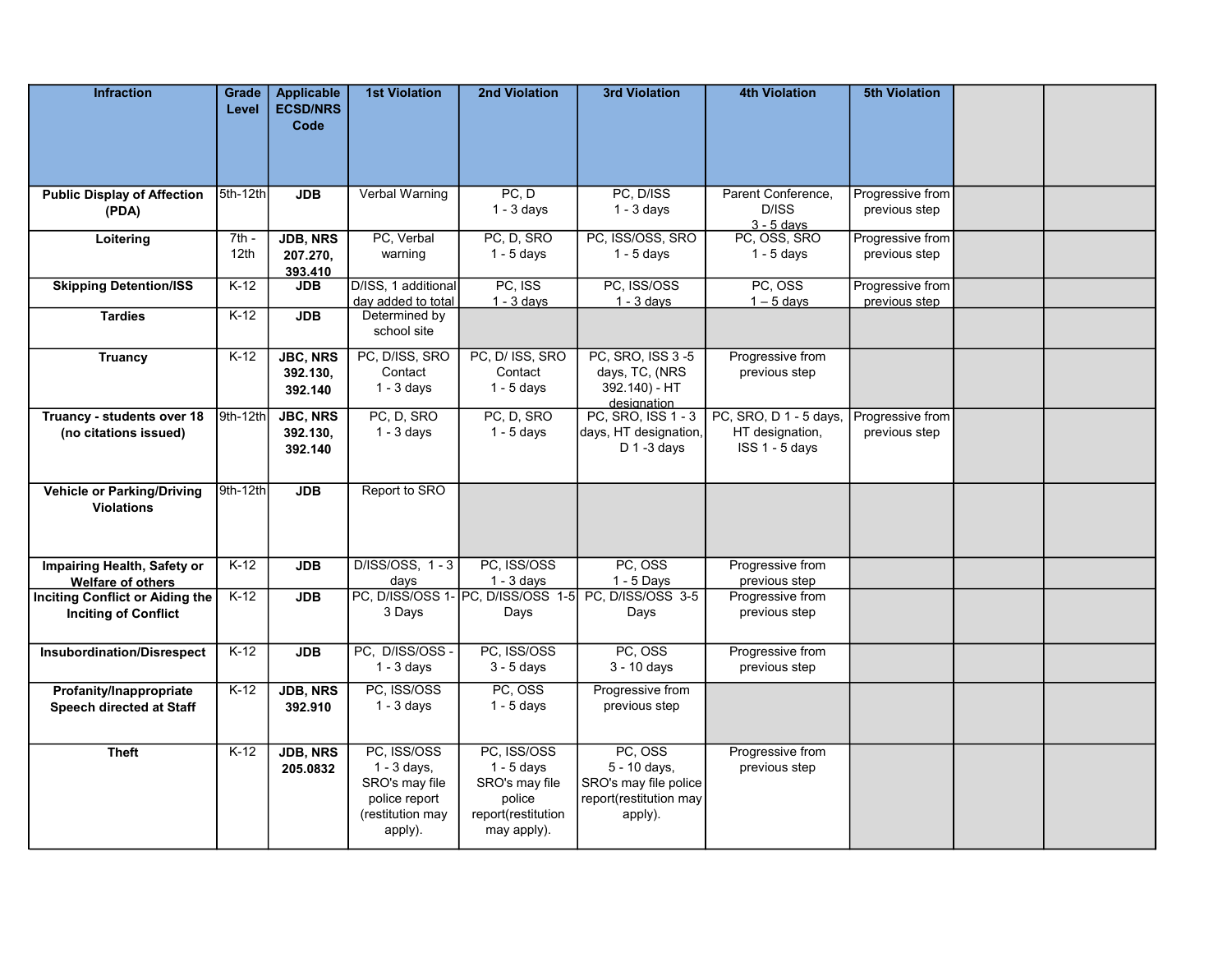| <b>Infraction</b>                                                       | Grade<br>Level | <b>Applicable</b><br><b>ECSD/NRS</b><br>Code          | <b>1st Violation</b>                                                                                                                                                                                                       | 2nd Violation                                                                                                                                                                                      | <b>3rd Violation</b>                                                                                                                                                                                                                          | <b>4th Violation</b>                                                                                                                                                                                                                                                                                    | <b>5th Violation</b>                                                                                     | <b>6th Violation</b>                                   |  |
|-------------------------------------------------------------------------|----------------|-------------------------------------------------------|----------------------------------------------------------------------------------------------------------------------------------------------------------------------------------------------------------------------------|----------------------------------------------------------------------------------------------------------------------------------------------------------------------------------------------------|-----------------------------------------------------------------------------------------------------------------------------------------------------------------------------------------------------------------------------------------------|---------------------------------------------------------------------------------------------------------------------------------------------------------------------------------------------------------------------------------------------------------------------------------------------------------|----------------------------------------------------------------------------------------------------------|--------------------------------------------------------|--|
| <b>Use/Possession - Tobacco</b><br><b>Product</b>                       | $K-12$         | <b>JDB</b>                                            | PC, D/ISS<br>$1 - 3$ Days                                                                                                                                                                                                  | PC, ISS<br>3-5 Days                                                                                                                                                                                | PC, OSS<br>1-3 Days                                                                                                                                                                                                                           | PC, OSS<br>3-5 Days                                                                                                                                                                                                                                                                                     | PC, OSS<br>5-10 Days                                                                                     | PC, OSS<br><b>HD, LTS 90+</b><br>days, NRS<br>392.4655 |  |
| Vandalism, Damage to School<br>Property                                 | $K-12$         | <b>JDB, NRS</b><br>393.410                            | PC, D/ISS/OSS<br>$3 - 5$ days,<br>restitution,<br>SRO will file a<br>police report.                                                                                                                                        | PC, ISS/OSS<br>$5 - 7$ days,<br>restitution,<br>SRO will file a<br>police report.                                                                                                                  | PC. OSS<br>5 - 10 days,<br>restitution,<br>SRO will file a police<br>report.                                                                                                                                                                  | Progressive from<br>previous step                                                                                                                                                                                                                                                                       |                                                                                                          |                                                        |  |
| Bullying, Cyber-Bullying,<br>Harassment, Verbal, Physical,<br>or Sexual | $K-12$         | JDA, JDAB,<br><b>JDBA, NRS</b><br>388.122,<br>388.123 | PC/D/ISS/OSS-<br>1-3 Days<br><b>SRO Contact</b><br>Complete <b>ECSD</b><br>Bullying and<br>Cyber-Bullying<br>Investigation<br>Report. Notice of<br>investigation<br>sent to the<br>parents of all<br>students<br>involved. | PC/OSS - 3-5 Days<br><b>SRO Contact</b><br>Complete ECSD<br><b>Bullying and Cyber-</b><br><b>Bullying</b><br>Investigation Report<br>- Notice of<br>to the parents of<br>all students<br>involved. | PC/OSS - 5-10 Days<br><b>SRO Contact</b><br>Complete ECSD<br><b>Bullying and Cyber-</b><br><b>Bullying Investigation</b><br>Report - Notice of<br>investigation sent<br>investigation sent to the the parents of<br>all students<br>involved. | PC/OSS - 10 Day<br>Pending completion of<br>investigation.<br><b>SRO Contact</b><br>Complete ECSD<br><b>Bullying and Cyber-</b><br><b>Bullying Investigation</b><br>Notice of<br>Report -<br>investigation sent to<br>the parents of all<br>students involved.<br>Long-term suspension,<br>NRS 392.4655 |                                                                                                          |                                                        |  |
| <b>Gang Activities</b>                                                  | $K-12$         | <b>NRS</b><br>388.122,<br>392.4635                    | PC, D/ISS/OSS 3<br>5 days,<br>SRO will file a<br>police report.                                                                                                                                                            | PC, ISS/OSS 5 - 7<br>days,<br>SRO will file a<br>police report.                                                                                                                                    | PC, OSS 5 - 10 days,<br>SRO will file a police<br>report.                                                                                                                                                                                     | PC, OSS 5 - 10 days,<br>SRO will file a police<br>report.                                                                                                                                                                                                                                               | <b>PC, OSS 10</b><br>days,<br>SRO will file a<br>police report,<br>HDP, LTS<br>90+ days, NRS<br>392.4655 |                                                        |  |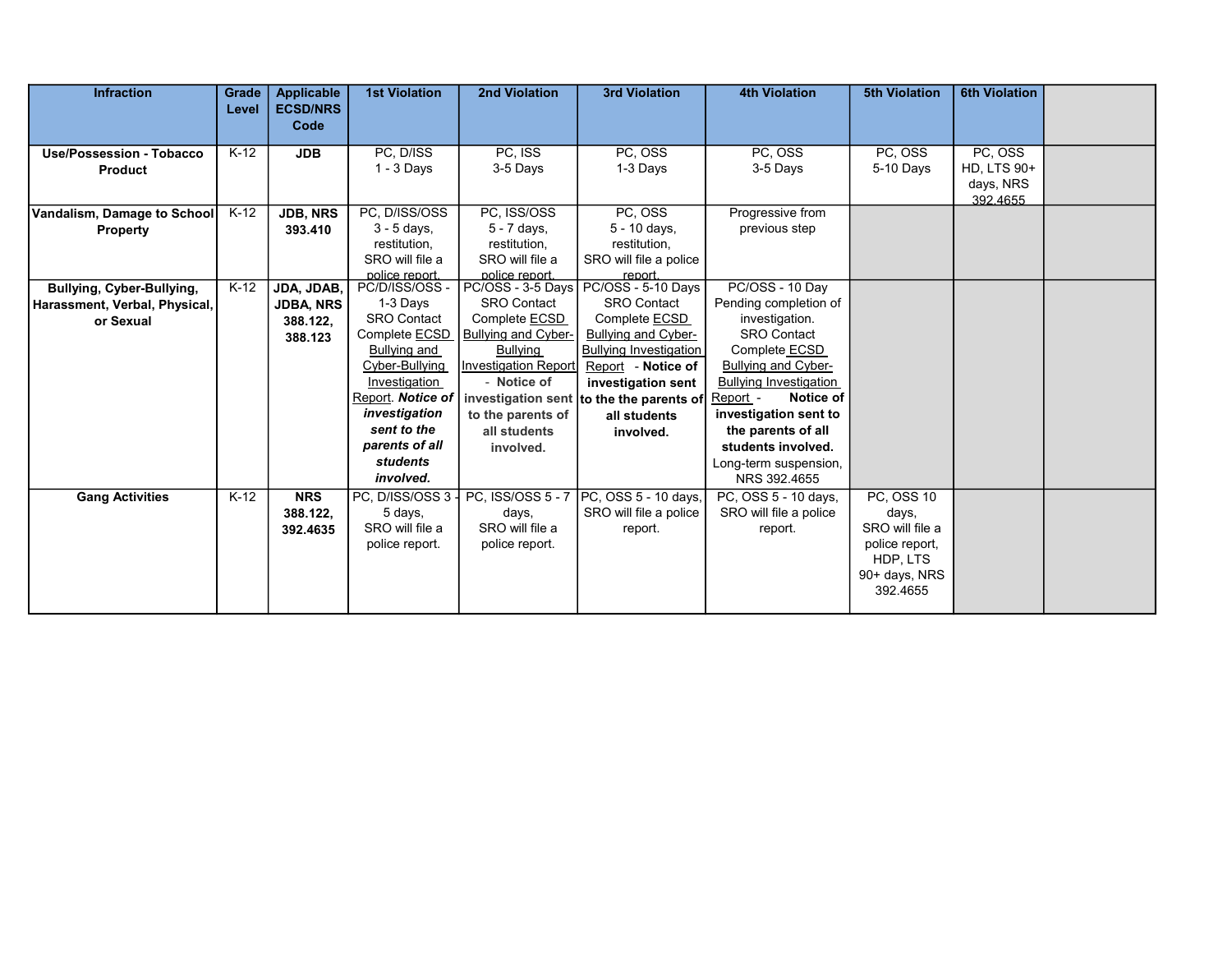| <b>Infraction</b>                                                                                                                                                     | Grade<br>Level | <b>Applicable</b><br><b>ECSD/NRS</b><br>Code        | <b>1st Violation</b>                                                                                                                    | 2nd Violation                                                                                                                                                                  | <b>3rd Violation</b>                                    | <b>4th Violation</b>                                    | <b>5th Violation</b>                                                                                     |  |
|-----------------------------------------------------------------------------------------------------------------------------------------------------------------------|----------------|-----------------------------------------------------|-----------------------------------------------------------------------------------------------------------------------------------------|--------------------------------------------------------------------------------------------------------------------------------------------------------------------------------|---------------------------------------------------------|---------------------------------------------------------|----------------------------------------------------------------------------------------------------------|--|
| <b>Use/Possession - Controlled</b><br>Substance (alcohol is not a<br>controlled substance                                                                             | $K-12$         | <b>JDB, NRS</b><br>202.020<br>453.566               | PC, OSS 5 days,<br>3-day ALERT<br>option,<br>SRO will file a<br>police report.                                                          | PC, OSS 10 days,<br>SRO will file a<br>police report.                                                                                                                          | PC, OSS 10 days,<br>SRO will file a police<br>report.   | PC, OSS 10 days,<br>SRO will file a police<br>report.   | <b>PC, OSS 10</b><br>days,<br>SRO will file a<br>police report,<br>HDP, LTS<br>90+ days, NRS<br>392.4655 |  |
| <b>Use/Possession/Distribution</b><br>of Alcohol                                                                                                                      | $K-12$         | <b>JDB, NRS</b><br>202.020,<br>453.566              | PC, OSS 3-5<br>a police report.                                                                                                         | PC, OSS 5-10<br>days, SRO will file days, SRO will file a<br>police report.                                                                                                    | PC, OSS 5-10 days,<br>SRO will file a police<br>report. | PC, OSS 5-10 days,<br>SRO will file a police<br>report. | <b>PC, OSS 10</b><br>days, SRO will<br>file a police<br>report, HDP, LTS<br>90+ days, NRS<br>392.4655    |  |
| <b>Fighting</b><br>(Major Infraction)                                                                                                                                 | $K-12$         | JDB,<br>JDEAA,<br><b>NRS</b><br>392.910,<br>203.010 | $PC, OSS - 3 - 5$<br>days<br>Written<br>Notification to<br>parents, report to<br>SRO, may<br>develop behavior<br>plan.                  | PC/OSS/SRO/IR-<br>up to 10 days<br>pending<br>investigation, HDP,<br><b>LTS</b><br>90+ days, NRS<br>392.910 and<br>203.010 May file<br>police report.                          |                                                         |                                                         |                                                                                                          |  |
| <b>Possession of Firearm or</b><br><b>Dangerous Weapon</b><br><b>(NRS 392.466 Mandated)</b><br><b>Disciplinary Procedures)</b>                                        | $K-12$         | JDB, JDDC,<br><b>NRS</b><br>392.466,<br>202.265     | PC/OSS/SRO/IR<br>Up to 10 days<br>pending<br>investigation, HDP<br>- LTS<br>180 days,<br>392.4655, SRO<br>will file a police<br>report. |                                                                                                                                                                                |                                                         |                                                         |                                                                                                          |  |
| Sale of or distribution of a<br><b>Controlled Substance</b><br>(alcohol is not a controlled<br>substance)<br>(NRS 392.466 Mandated<br><b>Disciplinary Procedures)</b> | $K-12$         | <b>NRS</b><br>392.466                               | PC/OSS/SRO/IR-<br>up to 10 days<br>pending<br>- LTS<br>$90+ days$ ,<br>392.4655, SRO<br>will file a police<br>report.                   | PC/OSS/SRO/IR-<br>up to 10 days<br>pending<br>investigation, HDP investigation, HDP -<br><b>LTS</b><br>Permanently<br>expelled,<br>392.4655, SRO will<br>file a police report. |                                                         |                                                         |                                                                                                          |  |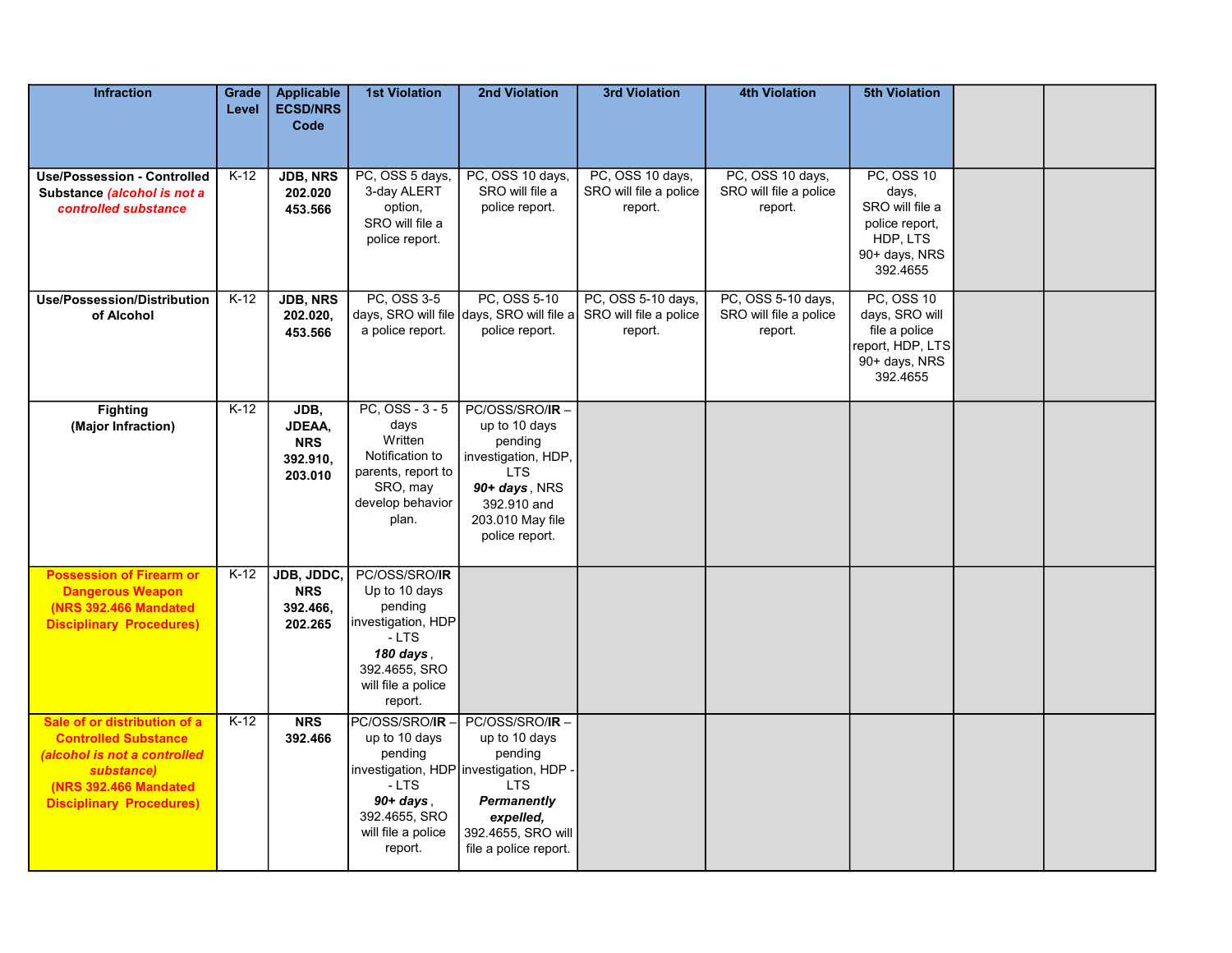| <b>Commits Battery of School</b>    | $K-12$ | <b>NRS</b> | PC/OSS/SRO/IR-     | $PC/OSS/SRO/IR -$                       |  |  |  |
|-------------------------------------|--------|------------|--------------------|-----------------------------------------|--|--|--|
| <b>Employee</b><br>(NRS             |        | 392.466    | up to 10 days      | up to 10 days                           |  |  |  |
| <b>392.466 Mandated</b>             |        |            | pending            | pending                                 |  |  |  |
| <b>Disciplinary Procedures)</b>     |        |            |                    | investigation, HDP investigation, HDP - |  |  |  |
|                                     |        |            | - LTS              | <b>LTS</b>                              |  |  |  |
|                                     |        |            | $90+days$ ,        | <b>Permanently</b>                      |  |  |  |
|                                     |        |            | 392.4655, SRO      | expelled,                               |  |  |  |
|                                     |        |            | will file a police | 392.4655, SRO will                      |  |  |  |
|                                     |        |            | report.            | file a police report.                   |  |  |  |
|                                     |        |            |                    |                                         |  |  |  |
| <b>Habitual Discipline Problem-</b> | $K-12$ | <b>NRS</b> | May develop a      | $PC/OSS/SRO/IR -$                       |  |  |  |
| Threatened or extorted a            |        | 392.466    | behavior plan      | up to 10 days                           |  |  |  |
| pupil, a teacher, or other          |        |            | before deeming a   | pending                                 |  |  |  |
| personnel employed by the           |        |            | student habitual   | Investigation, HDP -                    |  |  |  |
| school twice in one school          |        |            |                    | LTS.                                    |  |  |  |
| year or student has a record        |        |            |                    | May be suspended                        |  |  |  |
| of 5 supensions within a            |        |            |                    | for 90- days,                           |  |  |  |
| school year.                        |        |            |                    | 392.4655, SRO will                      |  |  |  |
| <b>(NRS 392.466 Mandated)</b>       |        |            |                    | file a police report.                   |  |  |  |
| <b>Disciplinary Procedures)</b>     |        |            |                    |                                         |  |  |  |

<u>.</u><br>School Administration has the authority to determine the appropriate consequences which may deviate from the above list of progressive consequences.

Restorative Behavior Procedure: Any student who has reached the point of suspension following the progressive discipline plan (ISS or OSS) MUST have a behavior plan in place before a suspension can occur. This DOES NOT apply to disciplinary instances where an OSS is mandated on the first offense. A behavior plan must be created for a student following any suspension event. (SB89)

Suspension or Expulsion

• Only students who are at least 11 years old may be removed from a school, suspended, or expelled, with the following exceptions:

o A general education student in possession of a firearm or dangerous weapon (NRS 392.466.3), or

o Under extraordinary circumstances, in which case a school may request an exception to this prohibition from the district Board of Trustees (NRS 392.466.9, NRS 392.467.1).

District Superintendent Modification of Suspension or Expulsion

• A district superintendent may, for a good cause shown in a particular case in that school district, allow a modification to a suspension or expulsion made pursuant to sections 1-5 of NRS 392.466, if such modification is set forth in writing. If the superintendent determines that a plan of action based on restorative justice may be used successfully, the superintendent must allow the modification (NRS 392.466.7).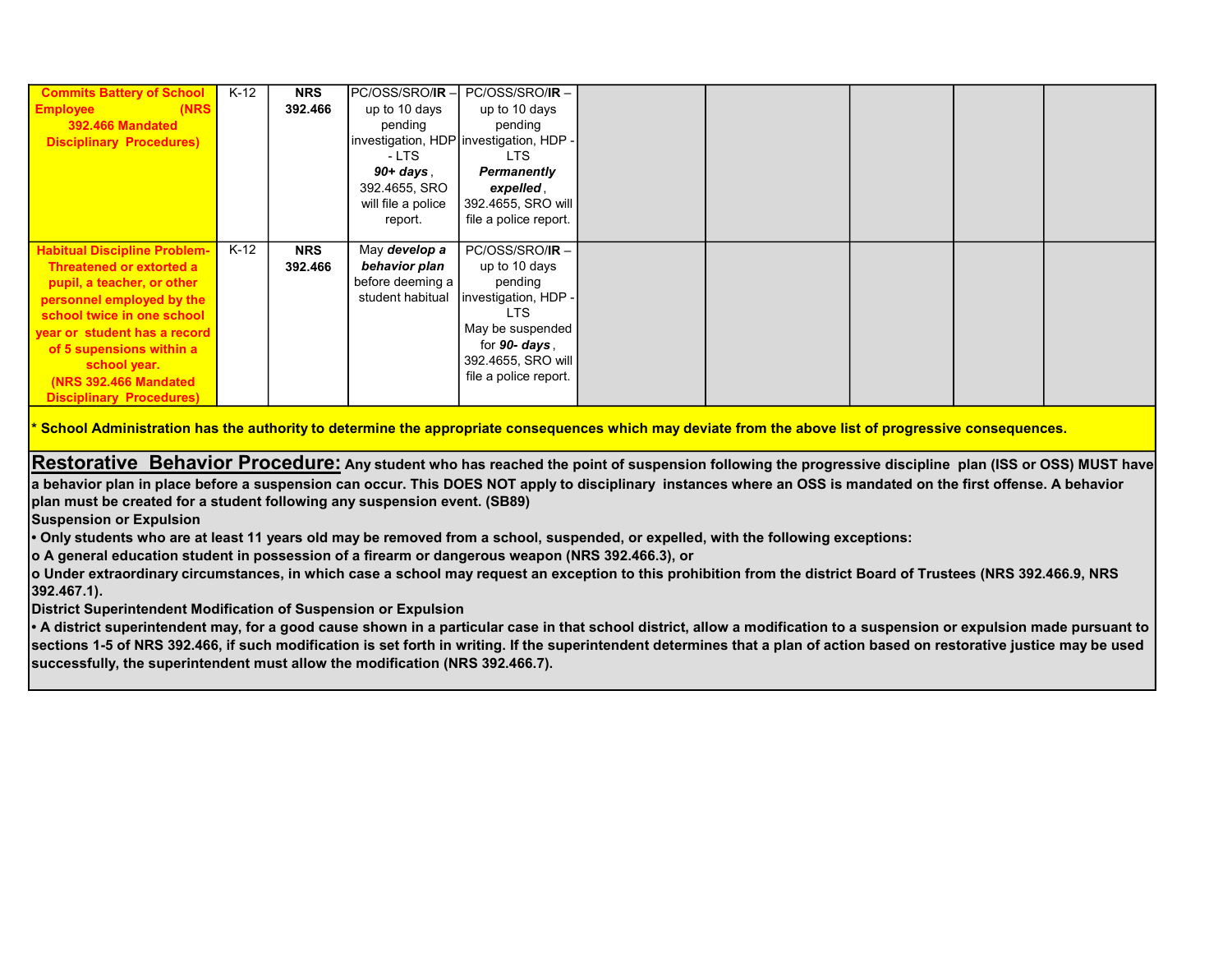## Definition of Abbreviations

IR - Investigation Report: Must be sent to Central Office as soon as possible. We have 10 days from the first day of suspension to conduct a hearing if the parent appeals the suspension.

ED – Electronic Device (includes cell phones, MP3 players, pagers, handheld games, computers, etc.)

HDP - Habitual Disciplinary Problem: A classification of student behavior in NRS 392.4655 that results in a 90 – school day or more, long term suspension. The administration of a school may deem a student enrolled in the school a "Habitual Disciplinary Problem" if the school has written evidence to support the designation.

HT – Habitual Truant: A student who has received his/her third truancy referral, citation, or notice.

ISS - In-School Suspension: Student removed from regular classes and placed in an ISS room with supervision for the entire day. Classroom teachers will be notified of students serving ISS and will deliver class work to the ISS supervisor.

JBB, JCD, JBB, etc. - Elko County School District Policies

D - Detention

NRS - Nevada Revised Statue: Nevada state law statues.

OSS - Out of School Suspension: Student is removed from campus and prohibited from coming back on to campus for any reason or attending any school sponsored activities for the duration of the OSS. When a student is assigned OSS it is required that a conference between the parent and administration take place either before the student leaves the campus or before the student returns to the campus.

PC - Parent Contact: Parents will be contacted via mail whenever a discipline referral is received by administration. Other contact may come via phone, email, or face-to-face conference depending on the severity of the situation.

TC - Truancy Citation: Issued by School Attendance Officer after being labeled a habitual disciplinary problem for every truancy thereafter. Truancy Court will be assigned after the a citation is issued.

LTS - Long-term Suspension

Major Infraction - Infraction that may result in OSS on the first offence or result in a LTS following progressive discipline plan. Minor Infraction - Infraction that will not result in an OSS on first offence.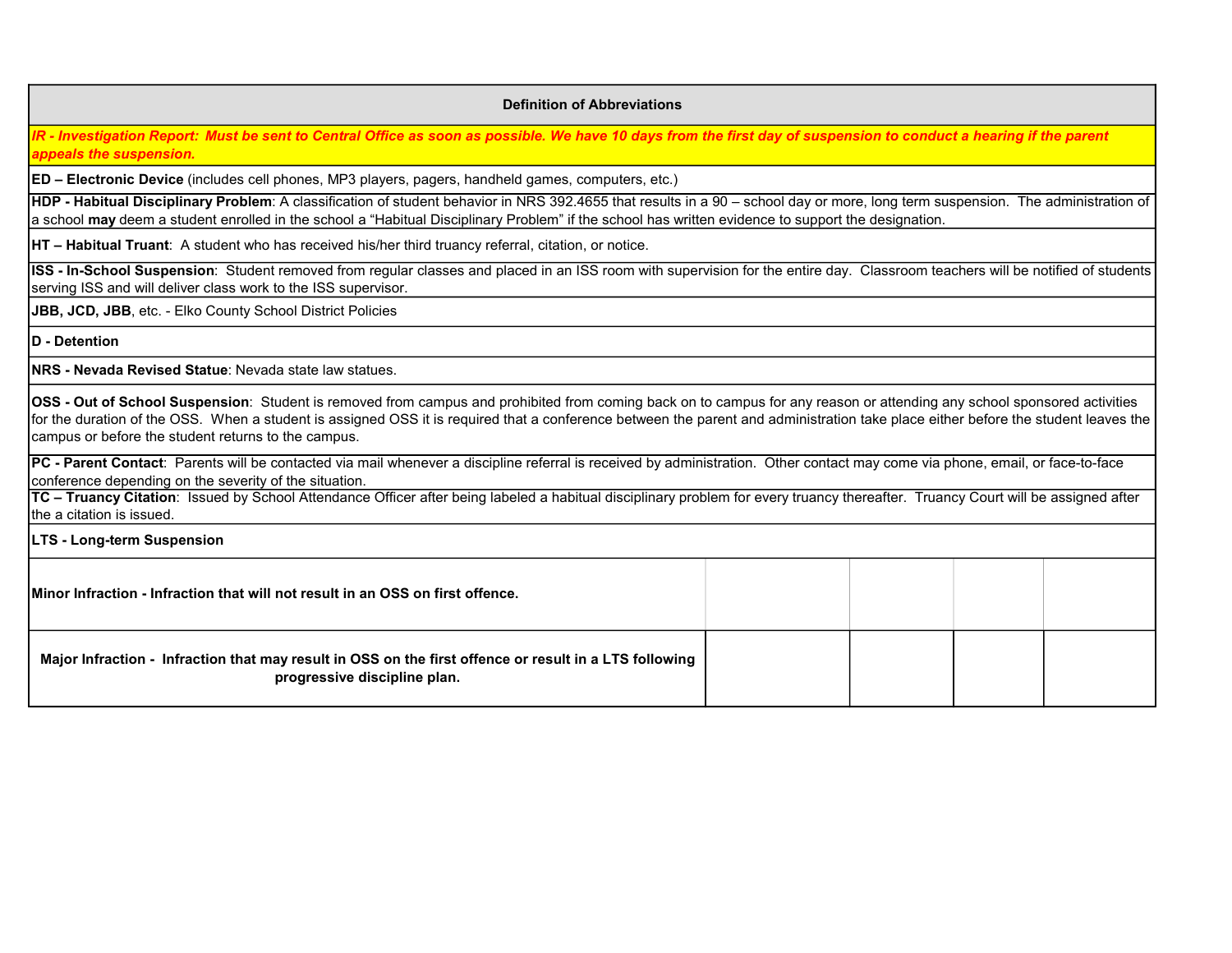| <b>NRS</b>                                                                                                                                                                                                                                                                                                                                                                                                                                                                                                                                                                                                                   |  |  |  |  |  |  |  |  |  |
|------------------------------------------------------------------------------------------------------------------------------------------------------------------------------------------------------------------------------------------------------------------------------------------------------------------------------------------------------------------------------------------------------------------------------------------------------------------------------------------------------------------------------------------------------------------------------------------------------------------------------|--|--|--|--|--|--|--|--|--|
| ' NRS 392.4655 Except as otherwise provided in this section, 1. a principal of a school may deem a pupil enrolled in the school a habitual disciplinary problem if the school has<br>written evidence which documents that in 1 school year:                                                                                                                                                                                                                                                                                                                                                                                 |  |  |  |  |  |  |  |  |  |
| (a) The pupil has threatened or extorted, or attempted to threaten or extort, another pupil or a teacher or other personnel employed by the school two or more times or the pupil<br>has a record of five suspensions from the school for any reason; and                                                                                                                                                                                                                                                                                                                                                                    |  |  |  |  |  |  |  |  |  |
| (b) The pupil has not entered into and participated in a plan of behavior.                                                                                                                                                                                                                                                                                                                                                                                                                                                                                                                                                   |  |  |  |  |  |  |  |  |  |
| NRS 392.466 Suspension or expulsion of pupil for battery on employee of school, possession of firearm or dangerous weapon, sale or distribution of controlled substance or<br>status as habitual disciplinary problem; limitations for pupils with disabilities.                                                                                                                                                                                                                                                                                                                                                             |  |  |  |  |  |  |  |  |  |
| 1. Except as otherwise provided in this section, any pupil who commits a battery which results in the bodily injury of an employee of the school or who sells or distributes any<br>controlled substance while on the premises of any public school, at an activity sponsored by a public school or on any school bus <i>must</i> , for the <i>first occurrence</i> , be suspended<br>from that school, although the pupil may be placed in another kind of school, for at least a period equal to one semester for that school. For a second occurrence, the pupil<br>must be <b>permanently expelled</b> from that school. |  |  |  |  |  |  |  |  |  |
| 2. Except as otherwise provided in this section, any pupil who is found in <b>possession of a firearm or a dangerous weapon</b> while on the premises of any public school, at an<br>activity sponsored by a public school or on any school bus must, for the first occurrence, be expelled from the school for a period of not less than 1 year, although the pupil<br>may be placed in another kind of school for a period not to exceed the period of the expulsion. For a second occurrence, the pupil must be permanently expelled from the school.                                                                     |  |  |  |  |  |  |  |  |  |
| 3. Except as otherwise provided in this section, if a <i>pupil is deemed a habitual disciplinary problem</i> pursuant to NRS 392.4655, the pupil <i>may</i> be suspended from the school<br>for a period equal to at least one semester for that school.                                                                                                                                                                                                                                                                                                                                                                     |  |  |  |  |  |  |  |  |  |
| 4. If the pupil is expelled, or the period of the pupil's suspension is for one school semester, the pupil must:                                                                                                                                                                                                                                                                                                                                                                                                                                                                                                             |  |  |  |  |  |  |  |  |  |
| (a) Enroll in a private school pursuant to chapter 394 of NRS, be homeschooled; or                                                                                                                                                                                                                                                                                                                                                                                                                                                                                                                                           |  |  |  |  |  |  |  |  |  |
| (b) Under NRS 392.466, student will be provided placement in a different school as selected by the District, enroll in a program of independent study provided pursuant to NRS<br>389.155 for pupils who have been suspended or expelled from public school or a program of distance education provided pursuant to NRS 388.820 to 388.874, inclusive, if the<br>pupil qualifies for enrollment and is accepted for enrollment in accordance with the requirements of the applicable program or                                                                                                                              |  |  |  |  |  |  |  |  |  |
| 7. Any pupil in grades 1 to 6, inclusive, except a pupil who has been found to have possessed a firearm in violation of subsection 2, may be suspended from school or permanently<br>expelled from school pursuant to this section only after the board of trustees of the school district has reviewed the circumstances and approved this action in accordance with the<br>procedural policy adopted by the board for such issues.                                                                                                                                                                                         |  |  |  |  |  |  |  |  |  |
| 8. A pupil who is participating in a program of special education pursuant to NRS 388.520, other than a pupil who is gifted and talented or who receives early intervening services,<br>may, in accordance with the procedural policy adopted by the board of trustees of the school district for such matters, be:                                                                                                                                                                                                                                                                                                          |  |  |  |  |  |  |  |  |  |
| (a) Suspended from school pursuant to this section for not more than 10 days. Such a suspension may be imposed pursuant to this paragraph for each occurrence of conduct<br>proscribed by subsection 1.                                                                                                                                                                                                                                                                                                                                                                                                                      |  |  |  |  |  |  |  |  |  |